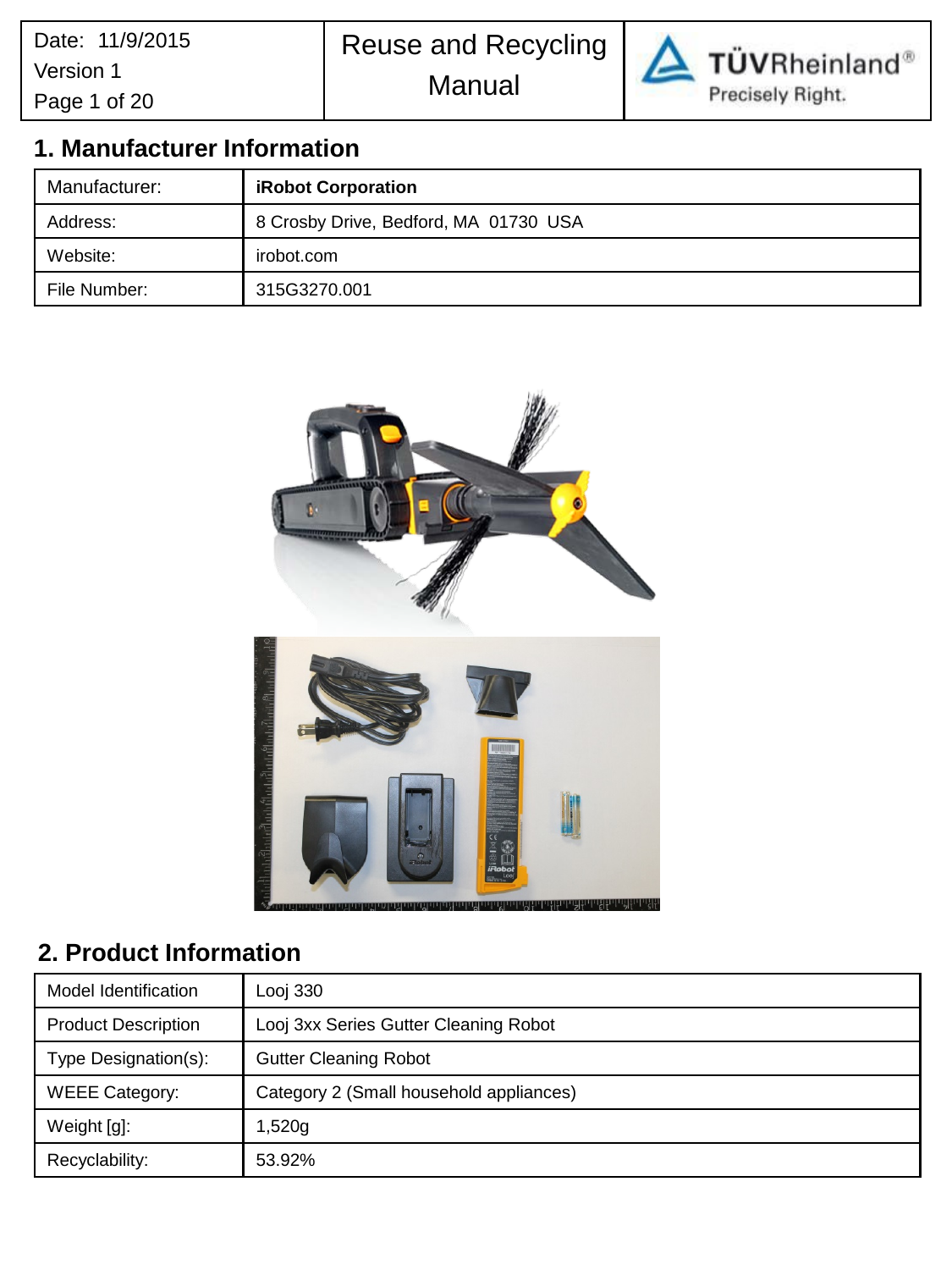

TÜVRheinland®

| <b>Type I</b>   | Material/components which must be removed and treated separately<br>According to Annex II of the 2012/19/EU (WEEE) directive. |
|-----------------|-------------------------------------------------------------------------------------------------------------------------------|
| <b>Type II</b>  | Material/components which can disturb certain recycling processes.                                                            |
| <b>Type III</b> | Material/components which have an economic value at end-of-life.                                                              |

# **3. Recycling Information: (Optional)**

- Are plastic parts >10g marked according to ISO 11469?
- Is the product manufactured of 20% recycled material?

# **4. Directives and Standards: (Optional)**

The following directives and standards have been considered:

- EN 50419:2006 "Marking of electrical and electronic equipment in accordance with Article 11(2) of Directive 2012/19/EU (WEEE)
- 2012/19/EU Directive 2012/19/EU of the European Parliament and of the Council of July 4, 2012 on waste of electrical and electronic equipment (WEEE)
- ISO 11469 "Generic Identification and Marking of Plastic Products"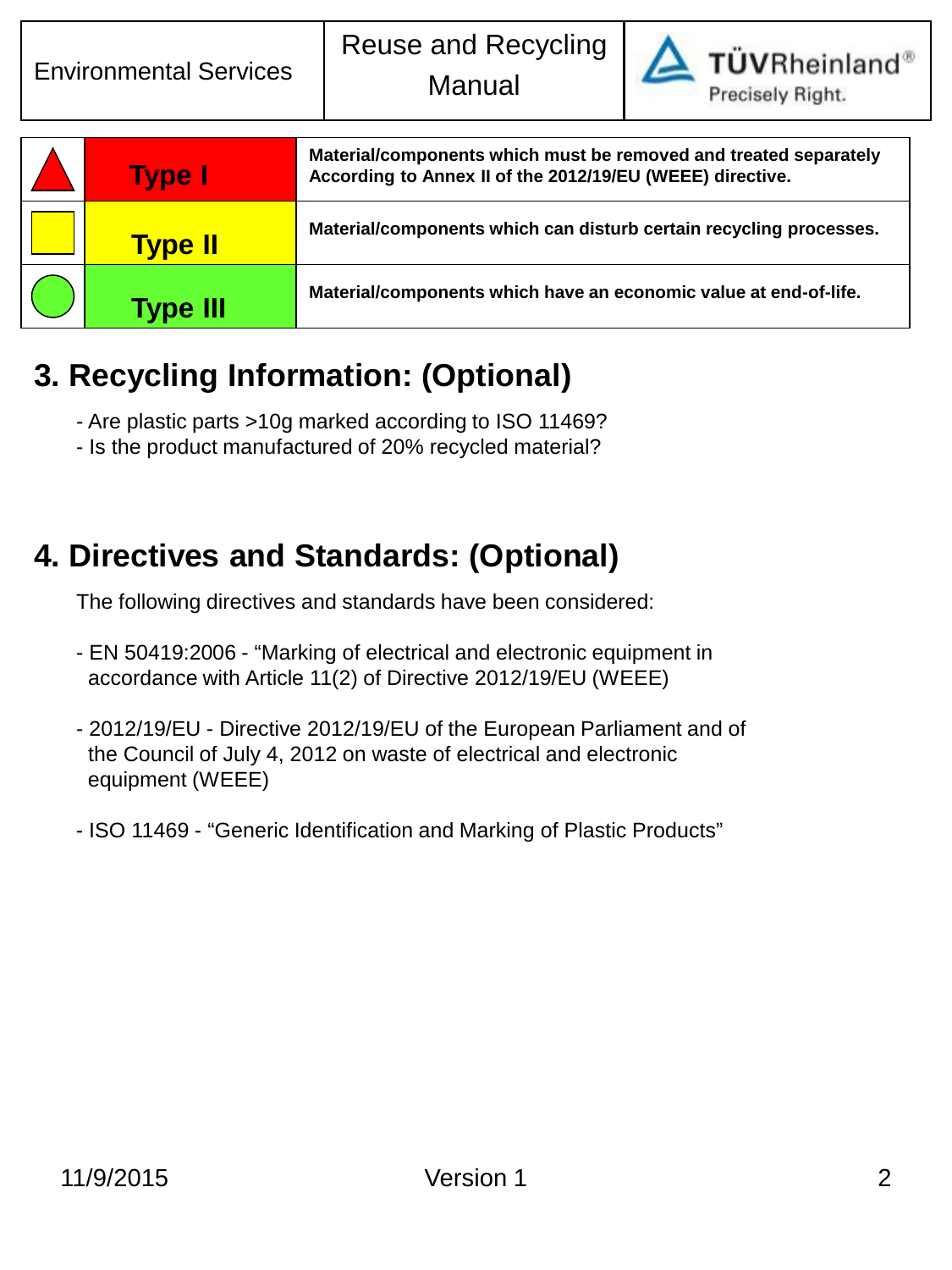

5. Instructions for removing materials/components which must be removed and treated separately:



| Nr. | <b>Component</b>                                                        | <b>Material</b> | Wt. $(q)$      | <b>Comments</b>                      |
|-----|-------------------------------------------------------------------------|-----------------|----------------|--------------------------------------|
|     | <b>Handle PCB / Mixed</b><br><b>Components</b>                          | <b>PCB</b>      | 8              | <b>Treat Separately, 50% Recycle</b> |
|     | <b>Robot PCBs / Mixed</b><br><b>Components</b>                          | <b>PCB</b>      | 17             | <b>Treat Separately, 50% Recycle</b> |
| 3   | <b>Large Battery Charger</b><br><b>PCB / Mixed</b><br><b>Components</b> | <b>PCB</b>      | 55             | <b>Treat Separately, 50% Recycle</b> |
|     | <b>Small Battery Charger</b><br><b>PCB / Mixed</b><br><b>Components</b> | <b>PCB</b>      | $\overline{2}$ | <b>Treat Separately, 50% Recycle</b> |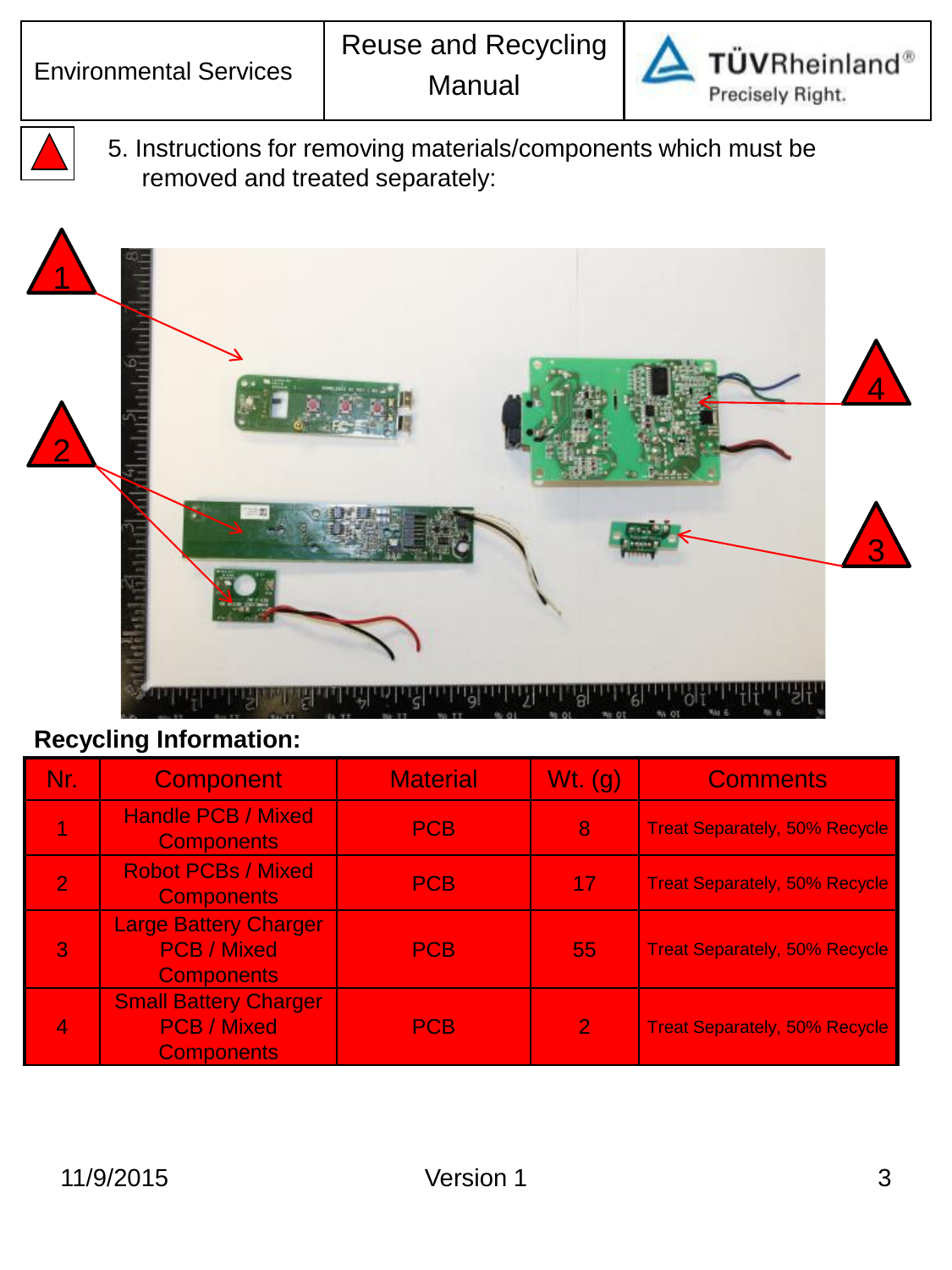

5. Instructions for removing materials/components which must be removed and treated separately:



| Nr. | <b>Component</b>              | <b>Material</b> | $Wt.$ (q)   | <b>Comments</b>                                                                 |
|-----|-------------------------------|-----------------|-------------|---------------------------------------------------------------------------------|
|     | <b>Alkaline Batteries x 2</b> | <b>Battery</b>  | 221         | <b>Treat Separately&lt; Refer To</b><br>Batteries Directive (2006/66/EC)        |
|     | <b>Lithium Battery</b>        | <b>Battery</b>  | <b>1327</b> | <b>Treat Separately&lt; Refer To</b><br><b>Batteries Directive (2006/66/EC)</b> |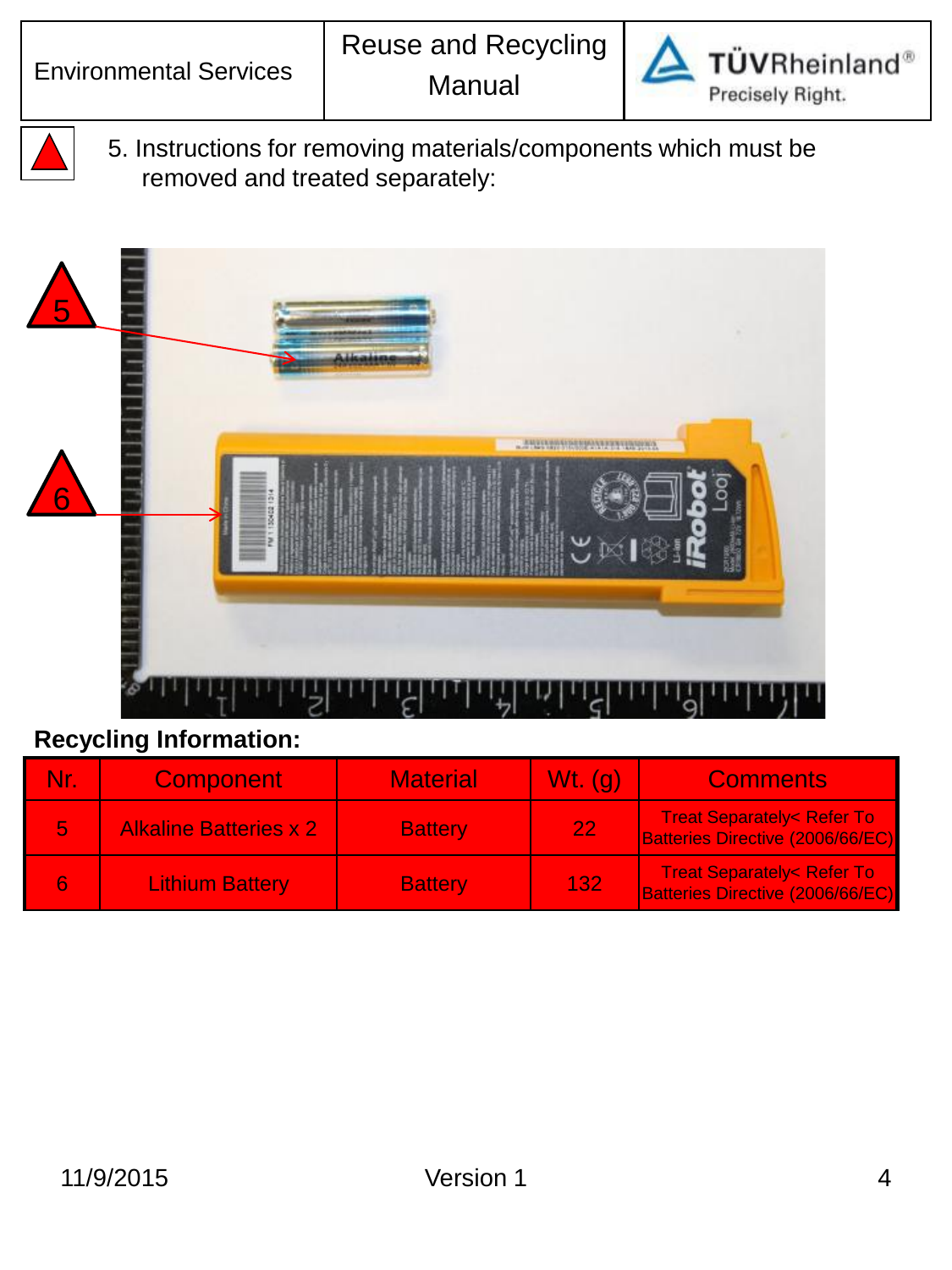

6. Components/materials which may disturb certain recycling processes



| Nr.            | <b>Component</b>                            | <b>Material</b>      | $Wt.$ (g)      | <b>Comments</b> |
|----------------|---------------------------------------------|----------------------|----------------|-----------------|
| 1              | <b>Rubber Buttons</b>                       | <b>Non-ID Rubber</b> | $\overline{7}$ | Incinerate      |
| $\overline{2}$ | <b>Battery Charger Skid</b><br><b>Stops</b> | <b>Non-ID Rubber</b> | 1              | Incinerate      |
| 3              | <b>Rubber Auger Ejectors</b>                | <b>Non-ID Rubber</b> | 64             | Incinerate      |
| $\overline{4}$ | <b>Scraper Rubber</b>                       | <b>Non-ID Rubber</b> | 3              | Incinerate      |
| 5              | <b>Rubber-Covered Handle</b>                | <b>Non-ID Rubber</b> | 25             | Incinerate      |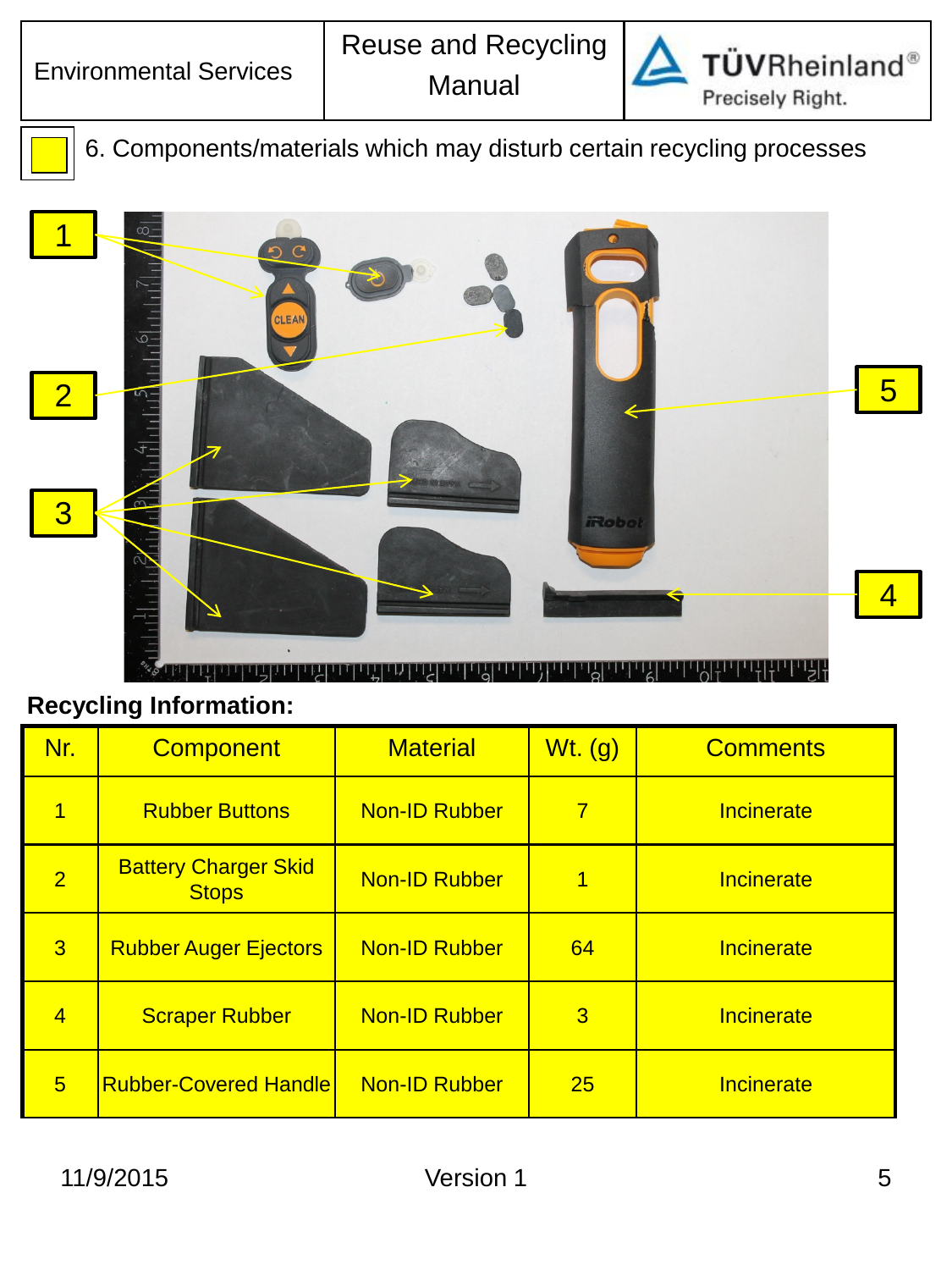

6. Components/materials which may disturb certain recycling processes



| Nr. | <b>Component</b>        | <b>Material</b>      | <u>Wt. (g)</u> | <b>Comments</b>   |
|-----|-------------------------|----------------------|----------------|-------------------|
|     | <b>Robot Treads x 2</b> | <b>Non-ID Rubber</b> | 113            | <b>Incinerate</b> |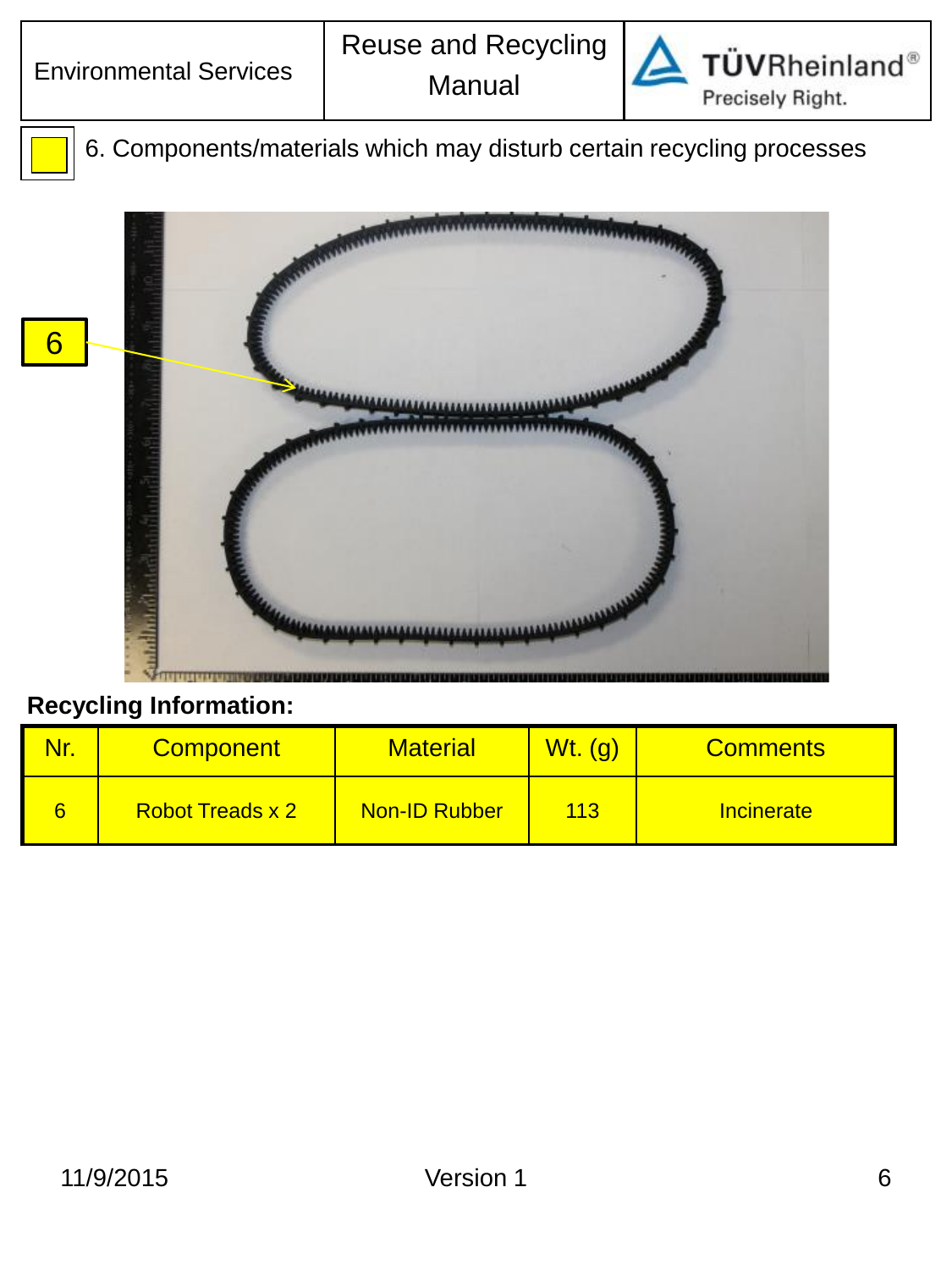

**TÜVRheinland®** Precisely Right.

6. Components/materials which may disturb certain recycling processes



| Nr. | <b>Component</b>      | <b>Material</b>       | $Wt.$ (g) | <b>Comments</b> |
|-----|-----------------------|-----------------------|-----------|-----------------|
|     | Auger                 | <b>Non-ID Plastic</b> | 53        | <b>Waste</b>    |
| 8   | <b>Plastic Wheels</b> | <b>Non-ID Plastic</b> | 35        | <b>Waste</b>    |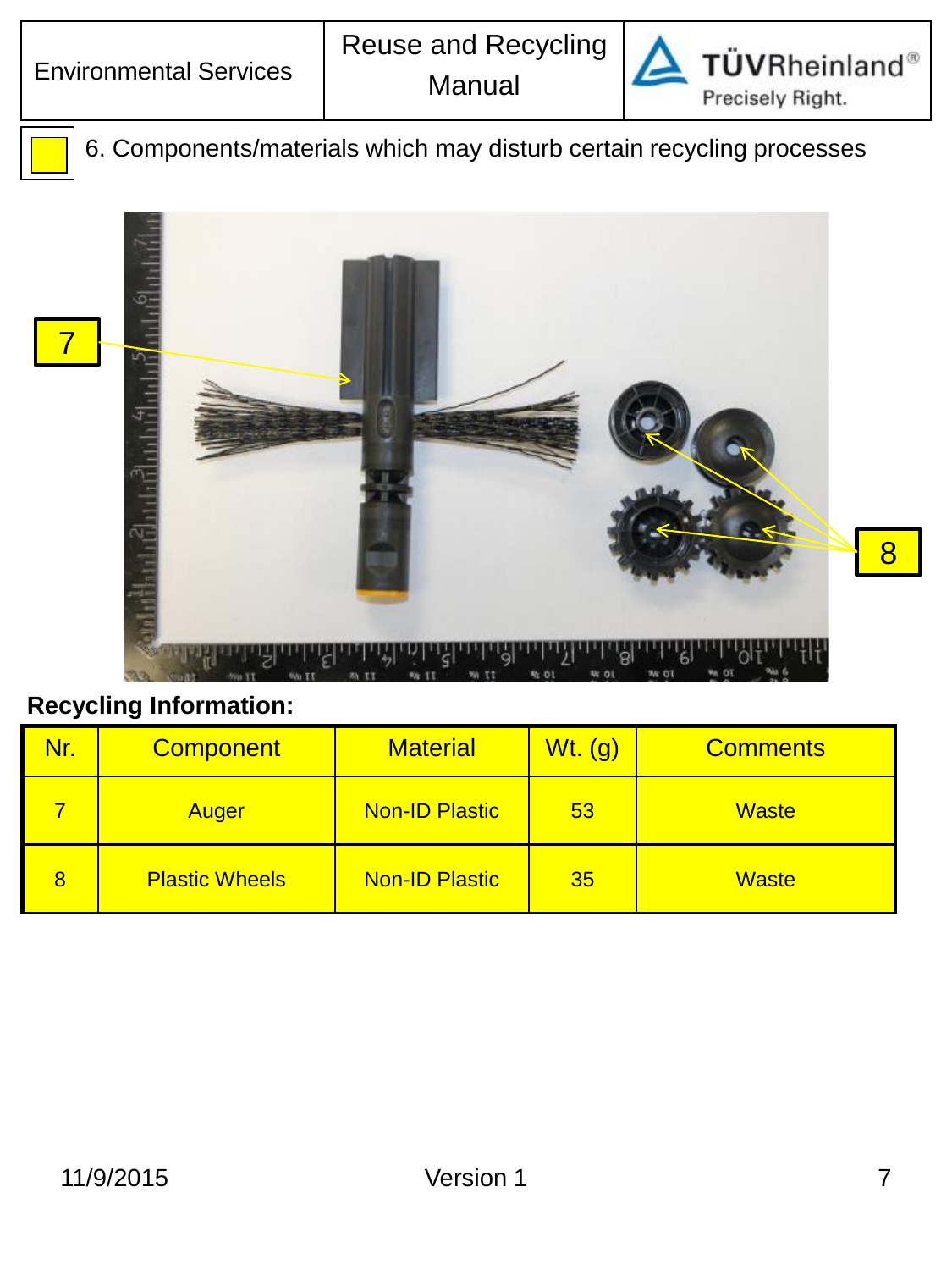

6. Components/materials which may disturb certain recycling processes



| Nr. | <b>Component</b>              | <b>Material</b>       | $Wt.$ (g)       | <b>Comments</b> |
|-----|-------------------------------|-----------------------|-----------------|-----------------|
| 9   | <b>Handle Side Casing</b>     | <b>Non-ID Plastic</b> | 59              | <b>Waste</b>    |
| 10  | <b>Handle Back Casing</b>     | <b>Non-ID Plastic</b> | 22              | <b>Waste</b>    |
| 11  | <b>Handle Button Surround</b> | <b>Non-ID Plastic</b> | $5\overline{)}$ | <b>Waste</b>    |
| 12  | <b>Handle Battery Door</b>    | <b>Non-ID Plastic</b> | $6\overline{6}$ | <b>Waste</b>    |
| 13  | <b>Handle Battery Back</b>    | <b>Non-ID Plastic</b> | $\overline{2}$  | <b>Waste</b>    |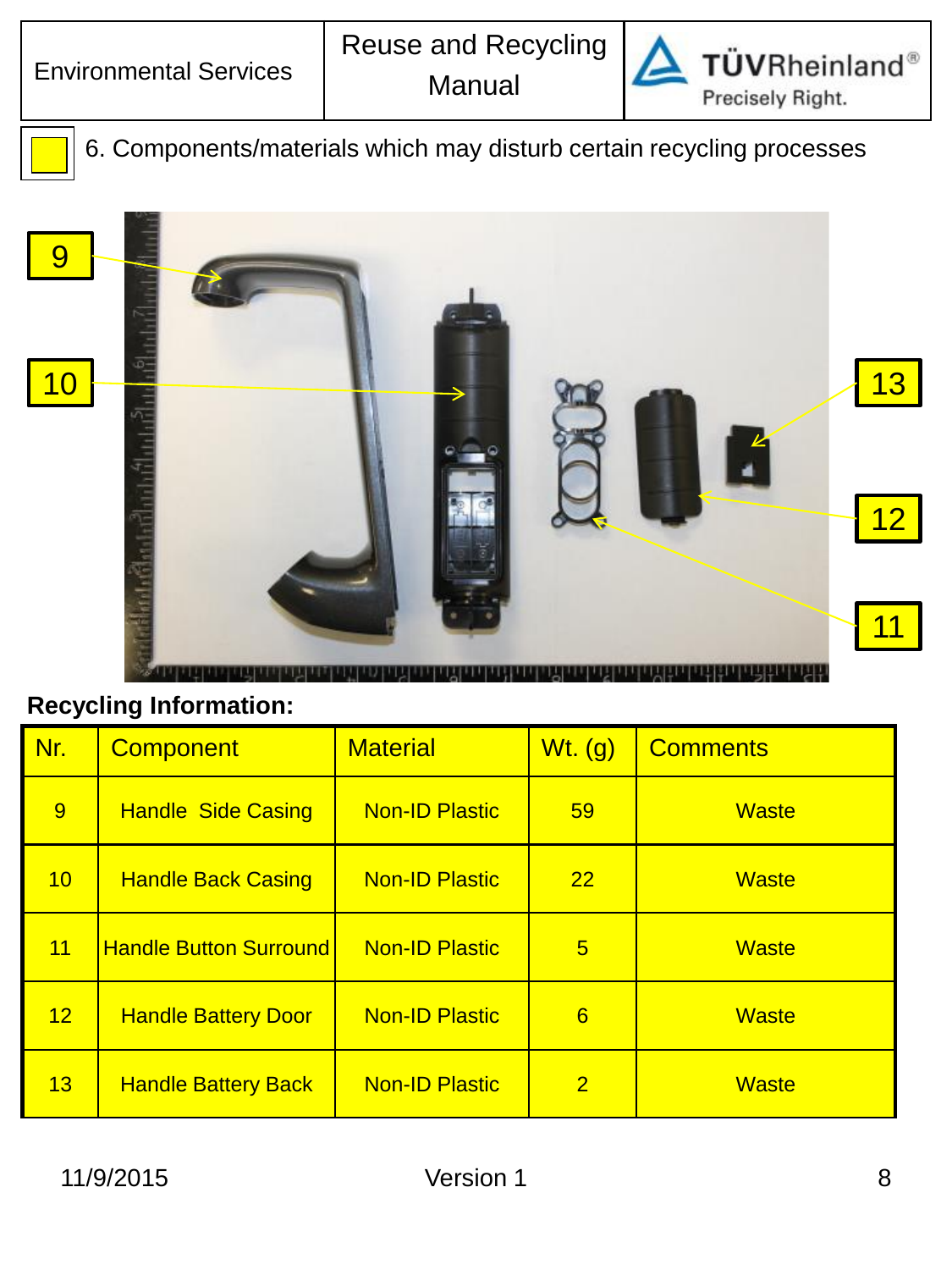

**TÜVRheinland®** Precisely Right.

6. Components/materials which may disturb certain recycling processes



| Nr. | <b>Component</b>              | <b>Material</b>       | $Wt.$ (g) | <b>Comments</b> |
|-----|-------------------------------|-----------------------|-----------|-----------------|
| 14  | <b>Battery Charger Casing</b> | <b>Non-ID Plastic</b> | 63        | <b>Waste</b>    |
| 15  | <b>Nose Cone</b>              | <b>Non-ID Plastic</b> | 11        | <b>Waste</b>    |
| 16  | <b>Robot Battery Door</b>     | <b>Non-ID Plastic</b> | 47        | <b>Waste</b>    |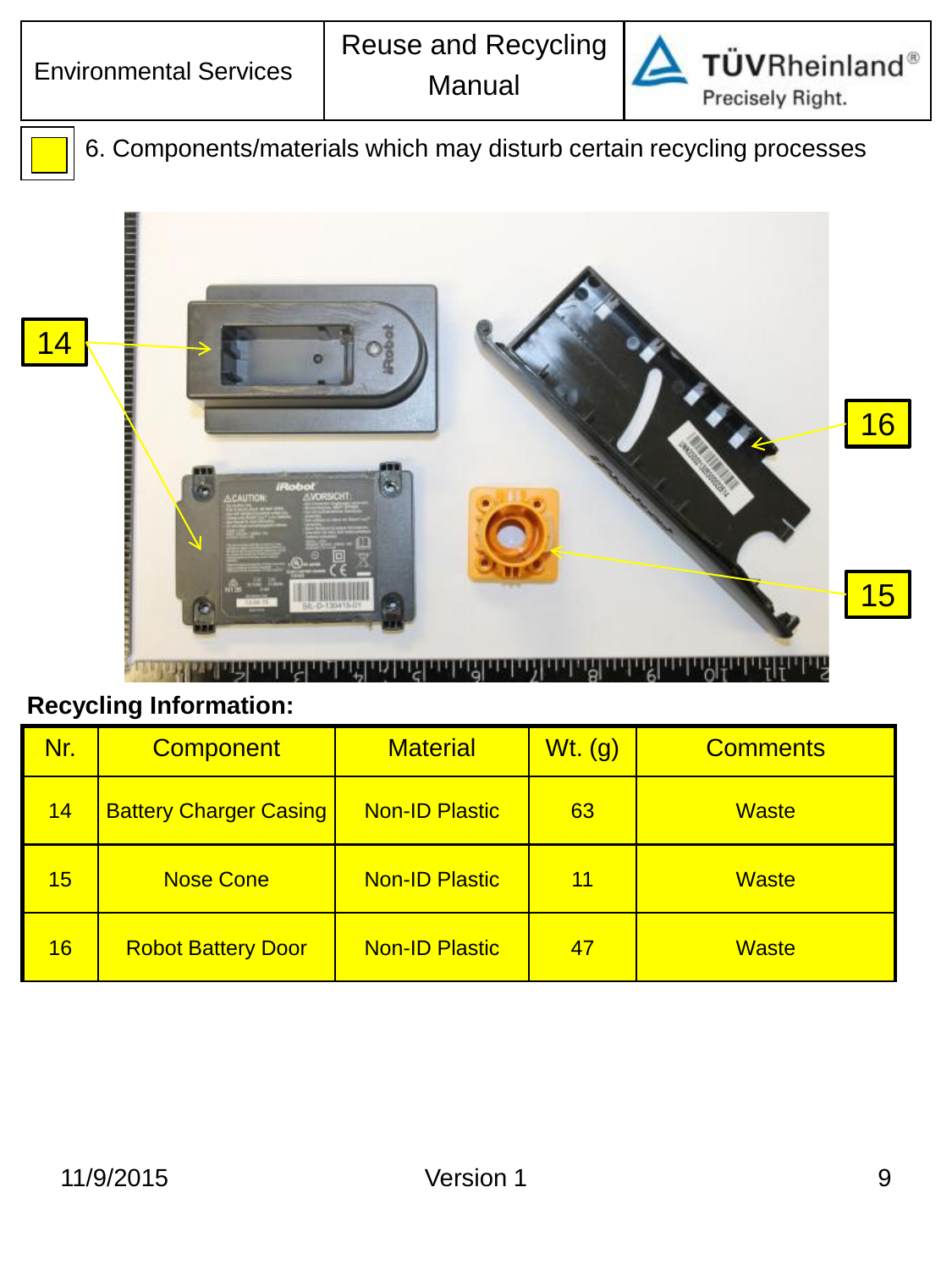

**TÜVRheinland®** Precisely Right.

6. Components/materials which may disturb certain recycling processes



| Nr. | <b>Component</b>             | <b>Material</b>       | $Wt.$ (g)      | <b>Comments</b> |
|-----|------------------------------|-----------------------|----------------|-----------------|
| 17  | <b>Scraper Body</b>          | <b>Non-ID Plastic</b> | 11             | Waste           |
| 18  | <b>Yellow Robot Siding</b>   | <b>Non-ID Plastic</b> | 13             | <b>Waste</b>    |
| 19  | <b>Robot Button Surround</b> | <b>Non-ID Plastic</b> | $\overline{3}$ | <b>Waste</b>    |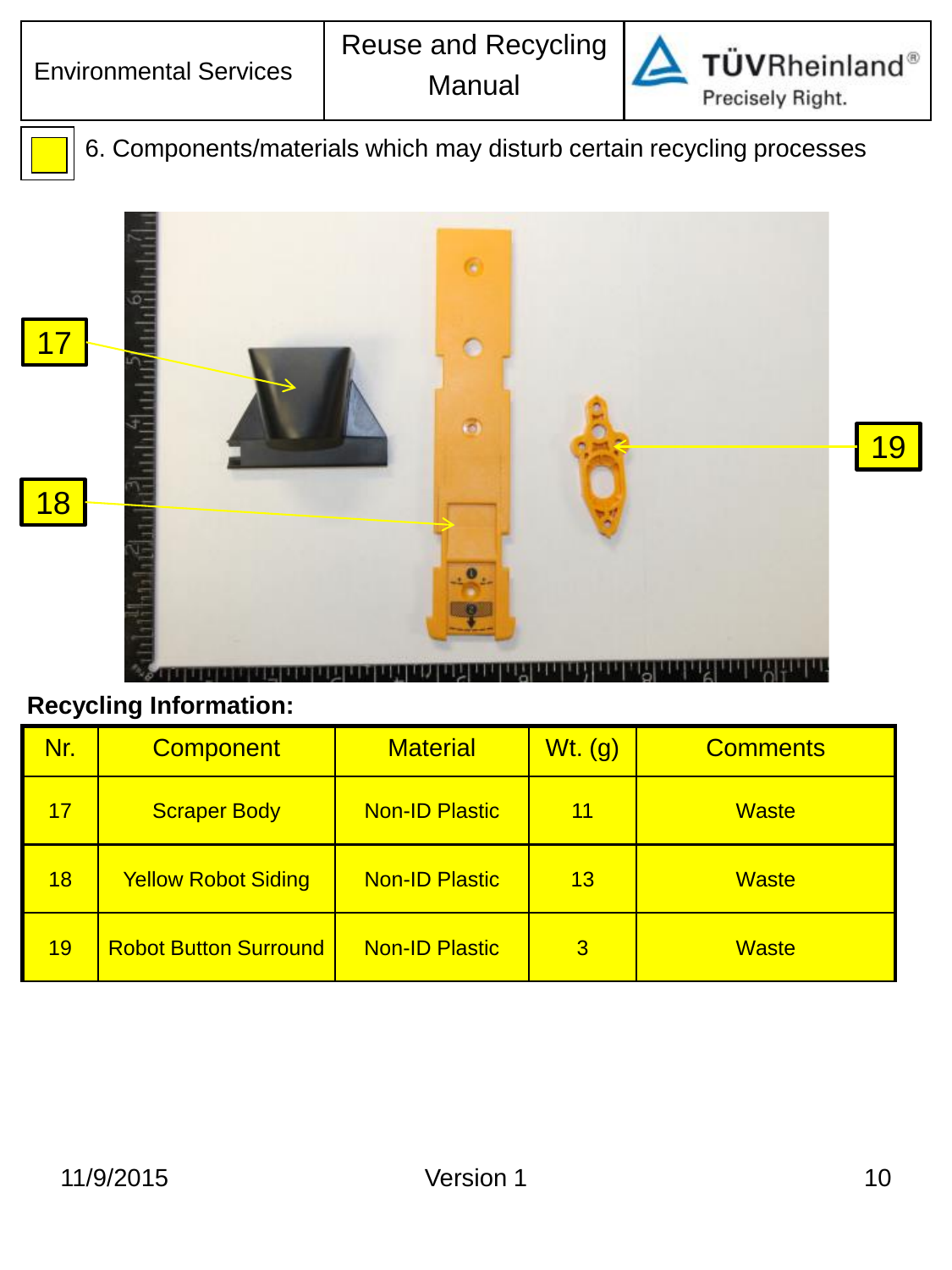20



**TÜVRheinland®** Precisely Right.

6. Components/materials which may disturb certain recycling processes



| Nr              | <b>Component</b>                              | <b>Material</b>       | <u> Wt. (g)</u> | <b>Comments</b> |
|-----------------|-----------------------------------------------|-----------------------|-----------------|-----------------|
| $\overline{20}$ | <b>Miscellaneous Plastic</b><br><b>Pieces</b> | <b>Non-ID Plastic</b> |                 | <b>Waste</b>    |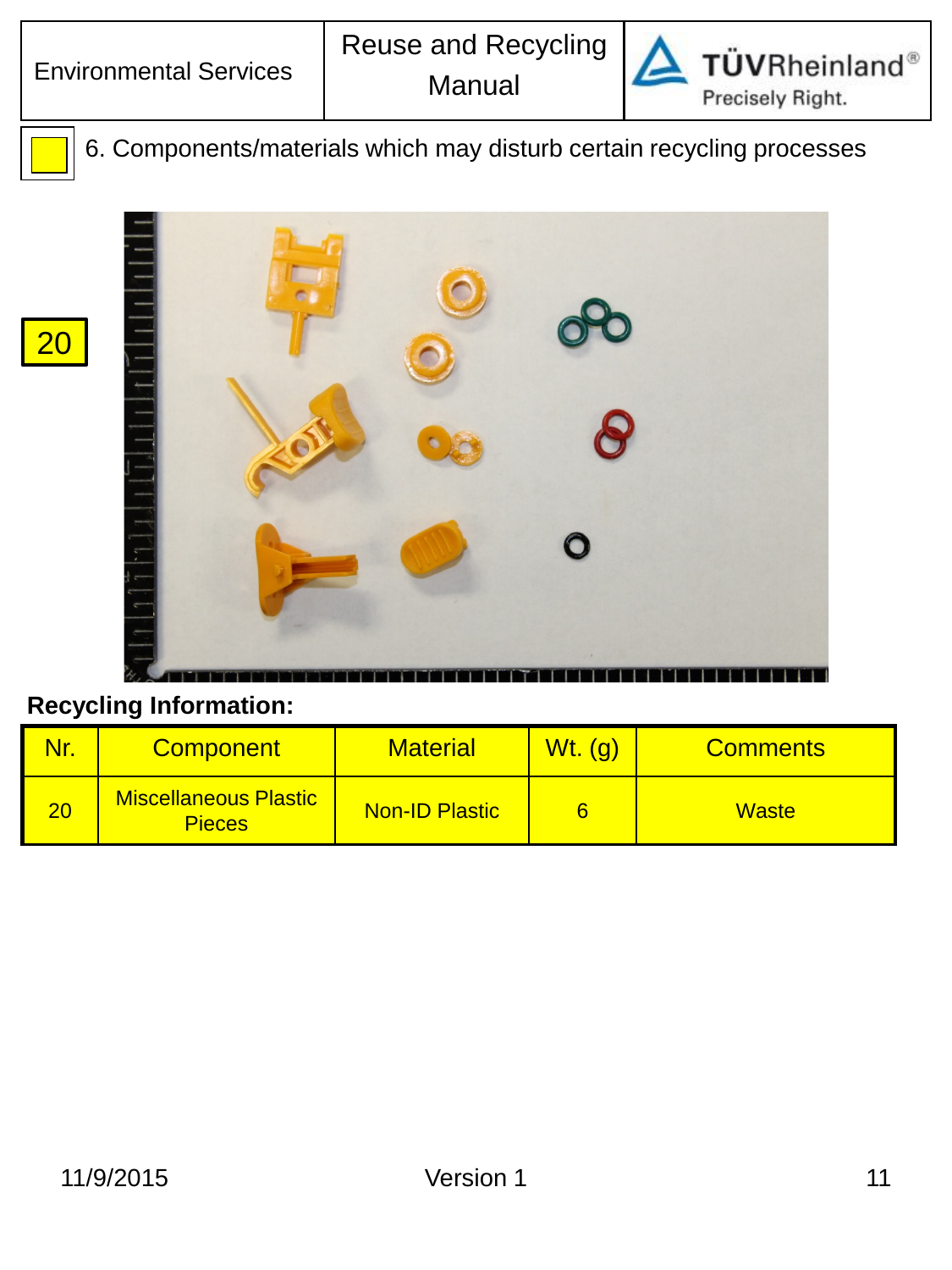

**TÜVRheinland®** Precisely Right.

6. Components/materials which may disturb certain recycling processes



| Nr. | <b>Component</b> | <b>Material</b>       | $Wt.$ (g)     | <b>Comments</b> |
|-----|------------------|-----------------------|---------------|-----------------|
| 21  | <b>Breaker</b>   | <b>Non-ID Plastic</b> | $\mathcal{P}$ | <b>Waste</b>    |
| 22  | <b>Belt Clip</b> | <b>Non-ID Plastic</b> | 34            | <b>Waste</b>    |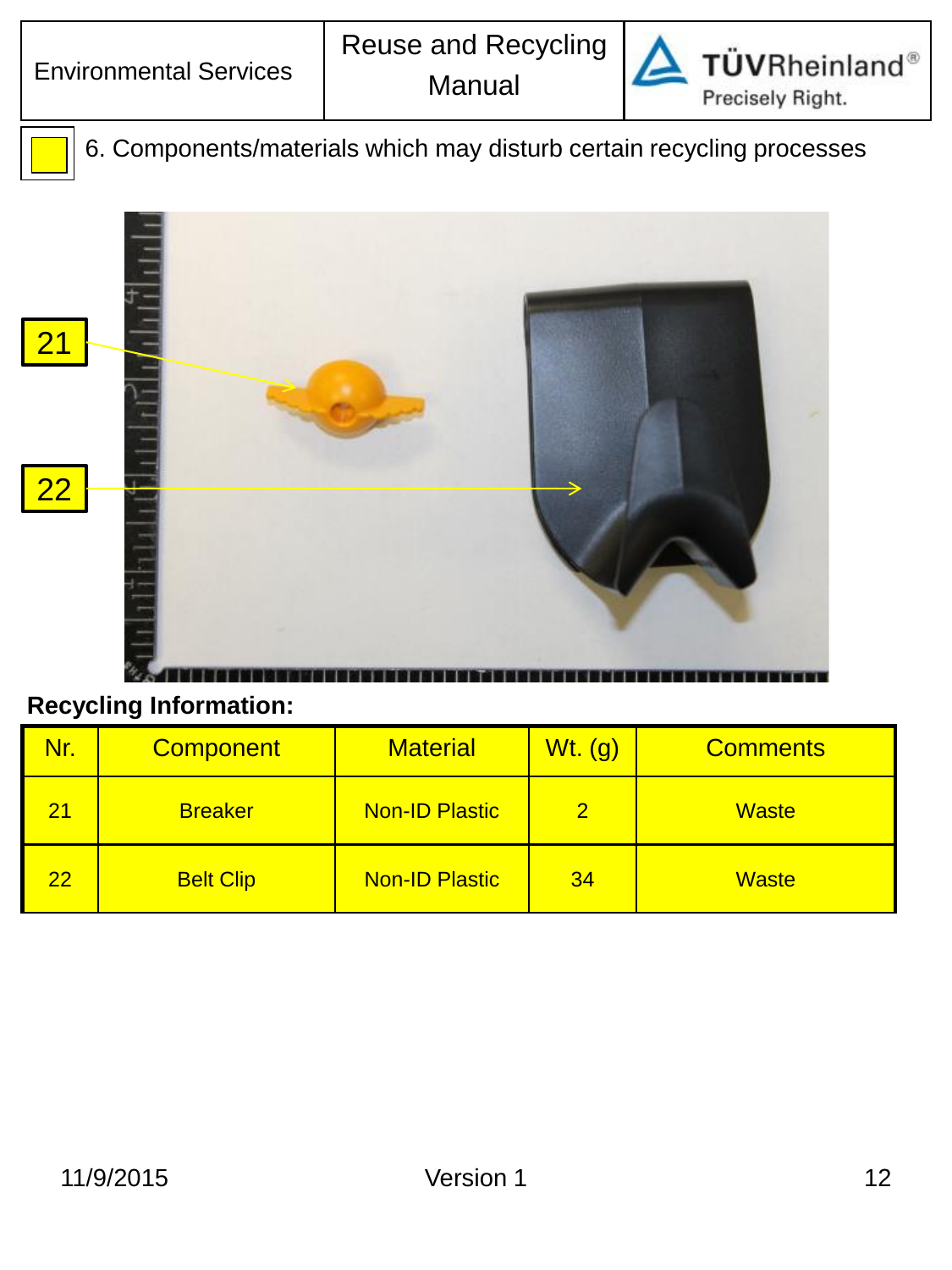

TÜVRheinland<sup>®</sup> Precisely Right.



7. Material/components which have an economic value at end-of-life.



| Nr. | Component                    | <b>Material</b> | $Wt.$ (g) | <b>Comments</b> |
|-----|------------------------------|-----------------|-----------|-----------------|
|     | <b>Robot External Casing</b> | ABS             | 216       | <b>Recycle</b>  |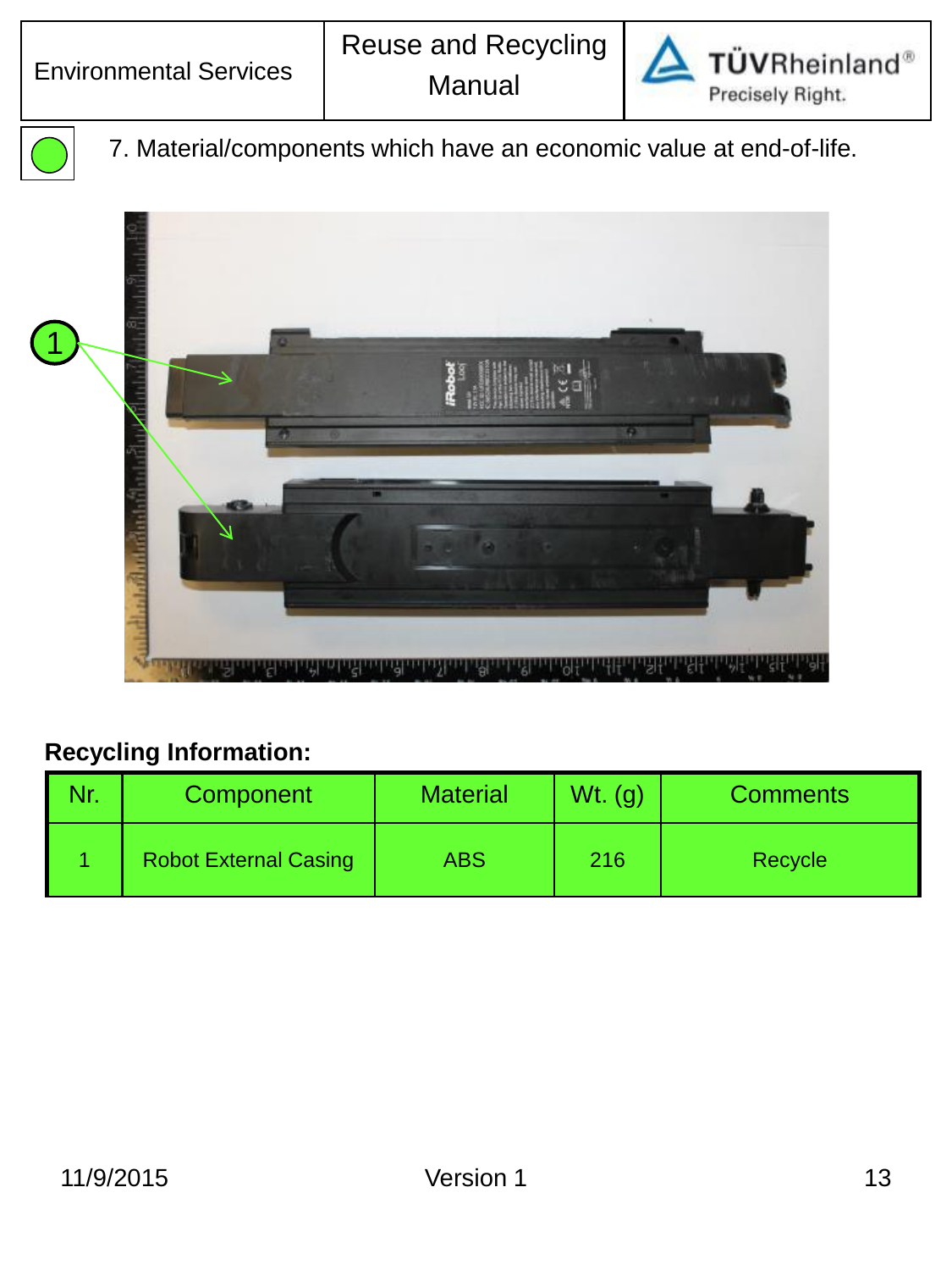

TÜVRheinland® Precisely Right.

7. Material/components which have an economic value at end-of-life.



| Nr.            | Component         | <b>Material</b> | $Wt.$ (g) | <b>Comments</b> |
|----------------|-------------------|-----------------|-----------|-----------------|
| $\overline{2}$ | <b>Steel Axle</b> | <b>Steel</b>    | 8         | Recycle         |
| 3              | Steel Plates x 2  | <b>Steel</b>    | 144       | Recycle         |
| 4              | Steel Rods x 5    | <b>Steel</b>    | 50        | Recycle         |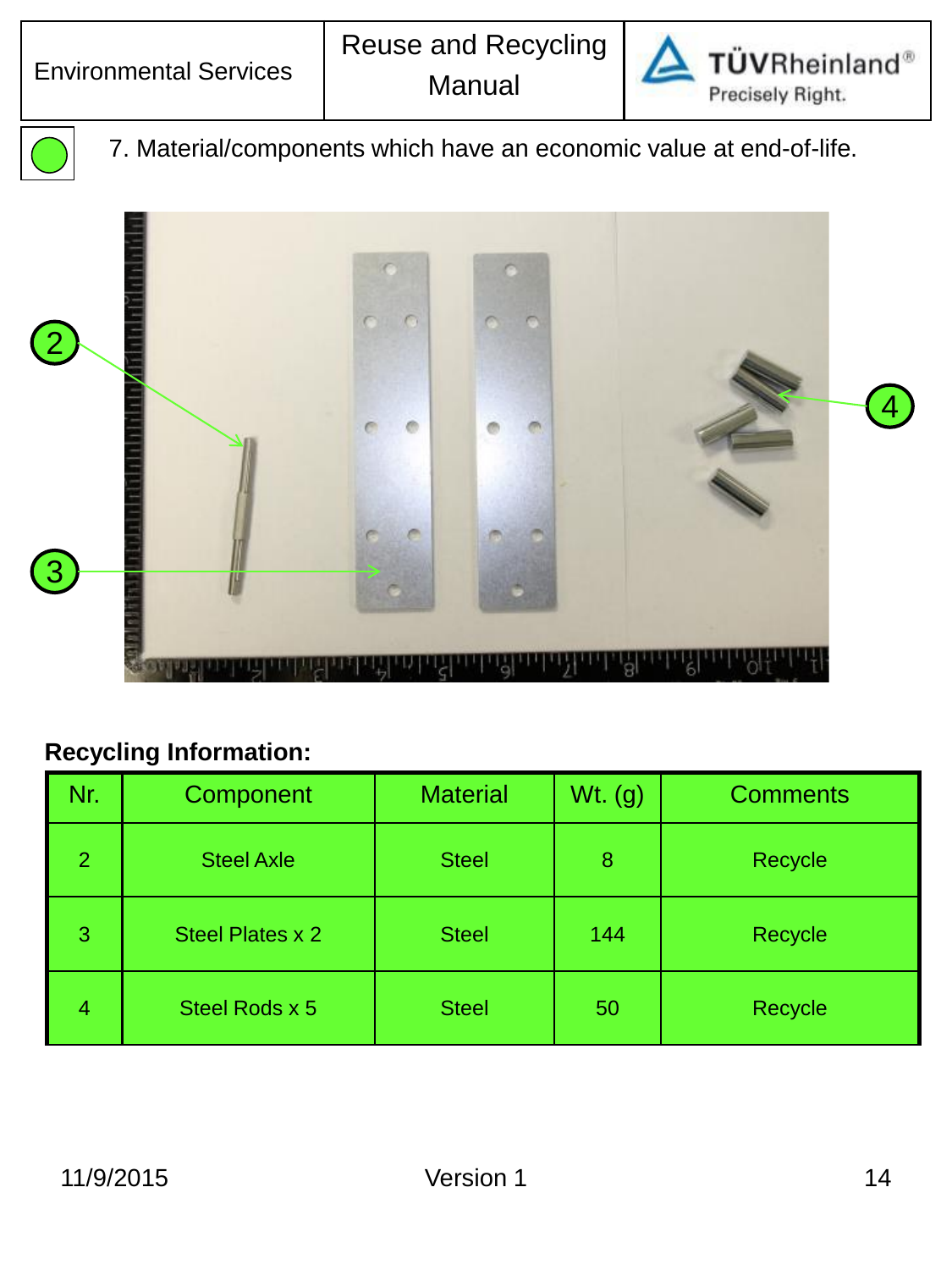

TÜVRheinland<sup>®</sup> Precisely Right.

7. Material/components which have an economic value at end-of-life.



| Nr. | Component                        | <b>Material</b> | $Wt.$ (g) | <b>Comments</b> |
|-----|----------------------------------|-----------------|-----------|-----------------|
| 5   | <b>Springs and Battery Plate</b> | <b>Steel</b>    |           | Recycle         |
| 6   | <b>Screws</b>                    | <b>Steel</b>    | 15        | Recycle         |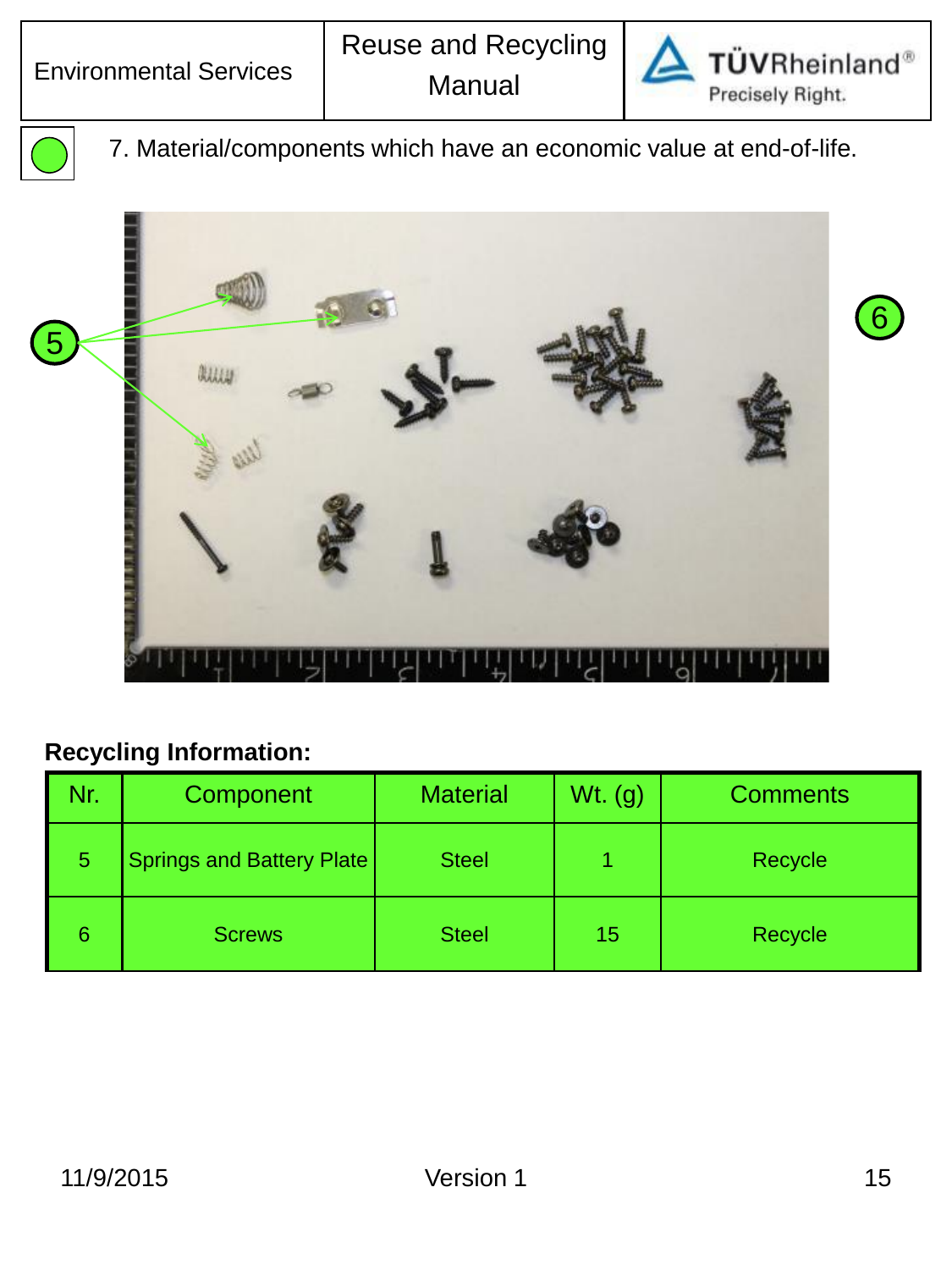



7

7. Material/components which have an economic value at end-of-life.



| Component     | <b>Material</b> | Wt.<br>. (g) | <b>Comments</b> |
|---------------|-----------------|--------------|-----------------|
| <b>Motors</b> | <b>Mixed</b>    | 171          | <b>Reuse</b>    |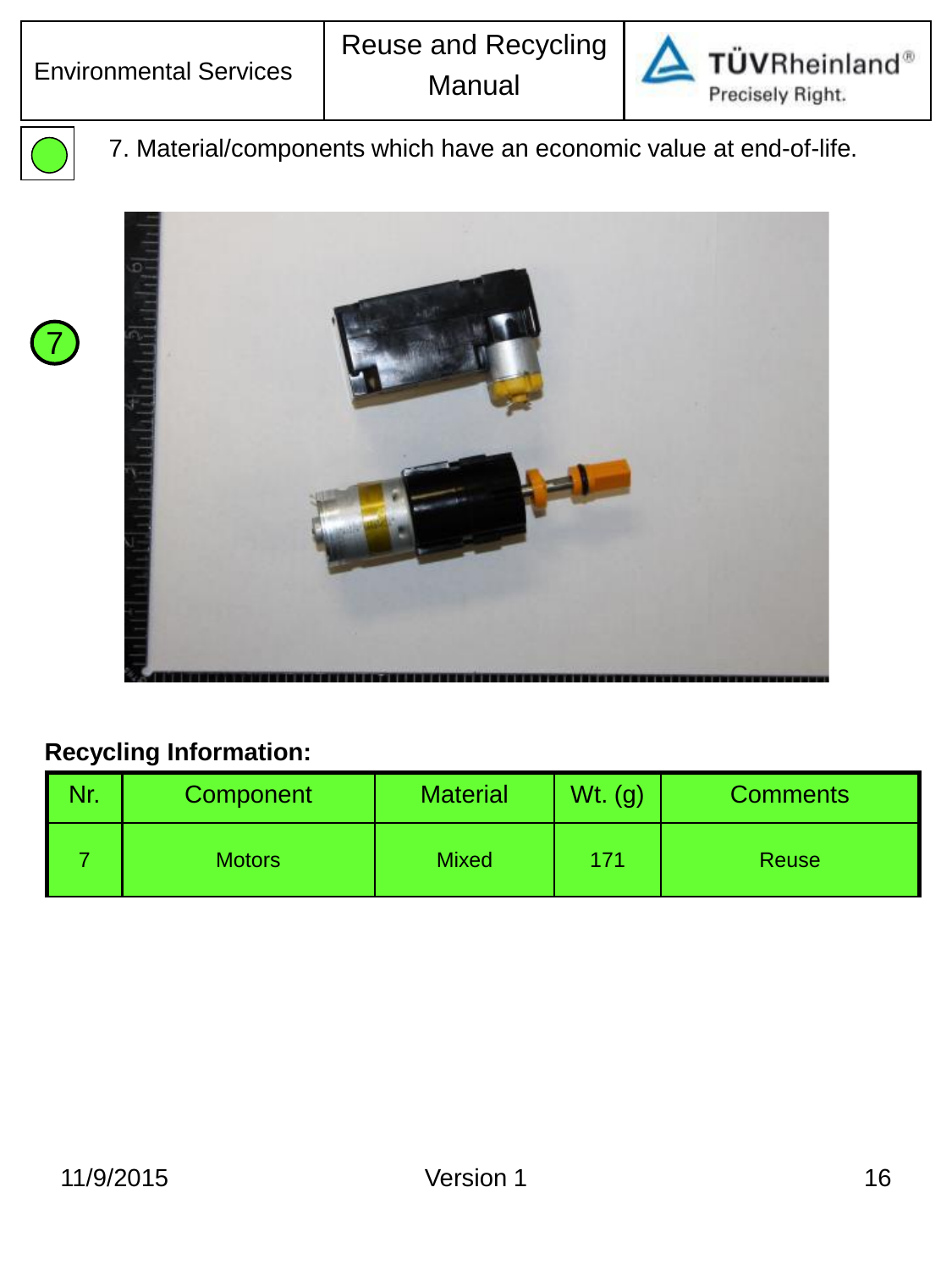



8

7. Material/components which have an economic value at end-of-life.



| Nr. | Component            | <b>Material</b> | $Wt.$ (g) | <b>Comments</b> |
|-----|----------------------|-----------------|-----------|-----------------|
|     | <b>US Power Cord</b> | <b>Mixed</b>    | 94        | <b>Reuse</b>    |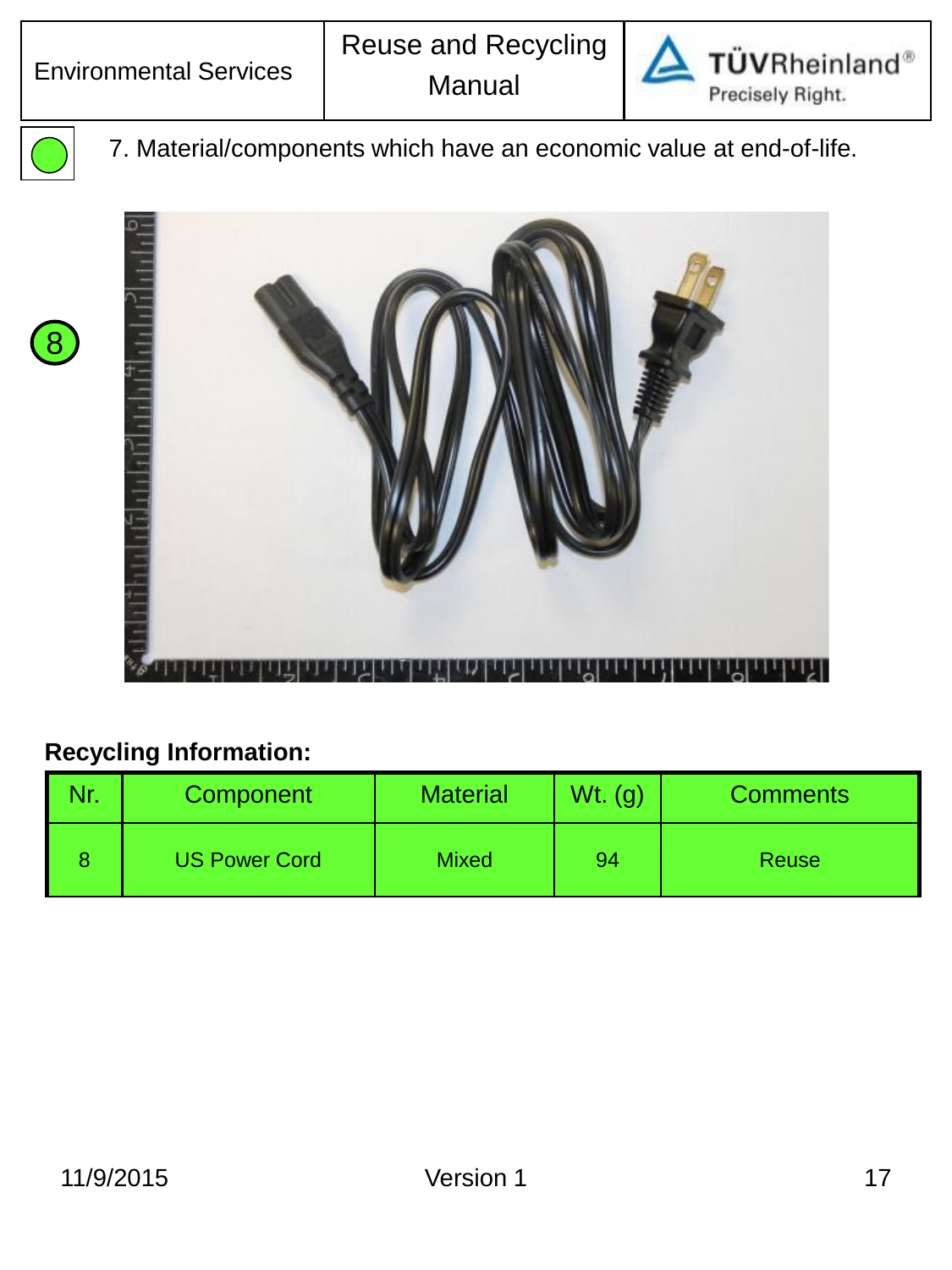

TÜVRheinland®

Precisely Right.

# **8. Recycling Information Summary:**

| Nr.             | <b>Component</b>                                                        | <b>Material</b>       | Wt. $(g)$      | <b>Comments</b>                                                                    |
|-----------------|-------------------------------------------------------------------------|-----------------------|----------------|------------------------------------------------------------------------------------|
| 1               | <b>Handle PCB / Mixed</b><br><b>Components</b>                          | <b>PCB</b>            | 8              | <b>Treat Separately, 50%</b><br><b>Recycle</b>                                     |
| $\overline{2}$  | <b>Robot PCBs / Mixed</b><br><b>Components</b>                          | <b>PCB</b>            | 17             | <b>Treat Separately, 50%</b><br><b>Recycle</b>                                     |
| 3               | <b>Large Battery Charger</b><br><b>PCB / Mixed</b><br><b>Components</b> | <b>PCB</b>            | 55             | <b>Treat Separately, 50%</b><br>Recycle                                            |
| $\overline{4}$  | <b>Small Battery Charger</b><br><b>PCB / Mixed</b><br><b>Components</b> | <b>PCB</b>            | $\overline{2}$ | <b>Treat Separately, 50%</b><br><b>Recycle</b>                                     |
| 5               | <b>Alkaline Batteries x 2</b>                                           | <b>Battery</b>        | 22             | <b>Treat Separately&lt; Refer To</b><br><b>Batteries Directive</b><br>(2006/66/EC) |
| 6               | <b>Lithium Battery</b>                                                  | <b>Battery</b>        | 132            | <b>Treat Separately&lt; Refer To</b><br><b>Batteries Directive</b><br>(2006/66/EC) |
| Nr.             | <b>Component</b>                                                        | <b>Material</b>       | $Wt.$ (g)      | <b>Comments</b>                                                                    |
| $\overline{1}$  | <b>Rubber Handle Buttons</b>                                            | <b>Non-ID Rubber</b>  | $\overline{7}$ | Incinerate                                                                         |
| $\overline{2}$  | <b>Battery Charger Skid</b><br><b>Stops</b>                             | <b>Non-ID Rubber</b>  | 1              | Incinerate                                                                         |
| $\overline{3}$  | <b>Rubber Auger Ejectors</b>                                            | <b>Non-ID Rubber</b>  | 64             | Incinerate                                                                         |
| $\overline{4}$  | <b>Scraper Rubber</b>                                                   | <b>Non-ID Rubber</b>  | 3              | Incinerate                                                                         |
| $5\overline{)}$ | <b>Rubber-Covered Handle</b>                                            | <b>Non-ID Rubber</b>  | 25             | Incinerate                                                                         |
| $6\overline{6}$ | <b>Robot Treads x 2</b>                                                 | <b>Non-ID Rubber</b>  | 113            | Incinerate                                                                         |
| $\overline{7}$  | Auger                                                                   | <b>Non-ID Plastic</b> | 53             | <b>Waste</b>                                                                       |
|                 | 11/9/2015                                                               | Version 1             |                | 18                                                                                 |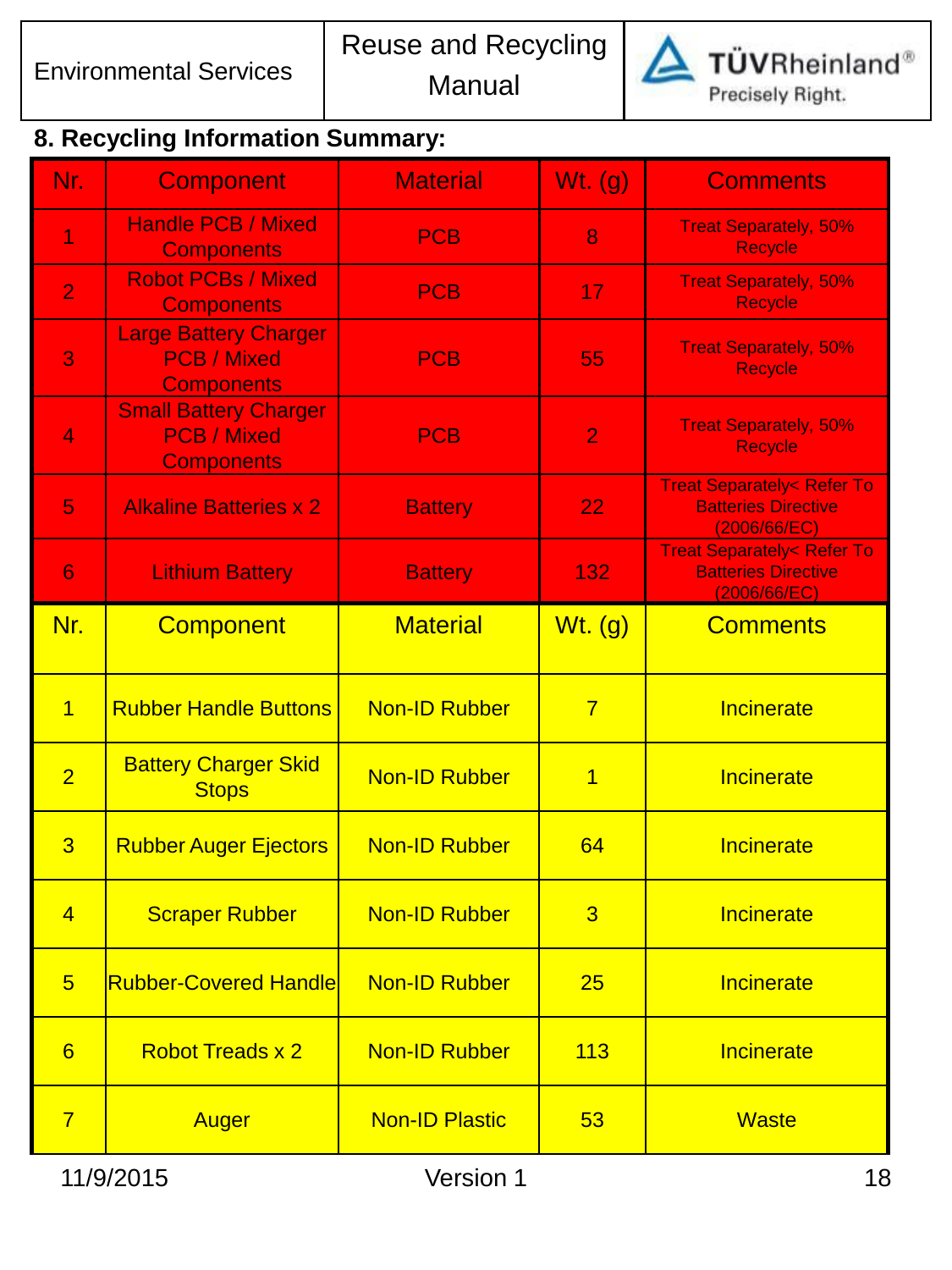

#### **8. Recycling Information Summary:**

| Nr. | <b>Component</b>                              | <b>Material</b>       | $Wt.$ (g)       | <b>Comments</b> |
|-----|-----------------------------------------------|-----------------------|-----------------|-----------------|
| 8   | <b>Plastic Wheels</b>                         | <b>Non-ID Plastic</b> | 35              | <b>Waste</b>    |
| 9   | <b>Handle Side Casing</b>                     | <b>Non-ID Plastic</b> | 59              | <b>Waste</b>    |
| 10  | <b>Handle Back Casing</b>                     | <b>Non-ID Plastic</b> | 22              | <b>Waste</b>    |
| 11  | <b>Handle Button Surround</b>                 | <b>Non-ID Plastic</b> | $5\overline{)}$ | <b>Waste</b>    |
| 12  | <b>Handle Battery Door</b>                    | <b>Non-ID Plastic</b> | 6               | <b>Waste</b>    |
| 13  | <b>Handle Battery Back</b>                    | <b>Non-ID Plastic</b> | $\overline{2}$  | <b>Waste</b>    |
| 14  | <b>Battery Charger Casing</b>                 | <b>Non-ID Plastic</b> | 63              | <b>Waste</b>    |
| 15  | <b>Nose Cone</b>                              | <b>Non-ID Plastic</b> | 11              | <b>Waste</b>    |
| 16  | <b>Robot Battery Door</b>                     | <b>Non-ID Plastic</b> | 47              | <b>Waste</b>    |
| 17  | <b>Scraper Body</b>                           | <b>Non-ID Plastic</b> | 11              | <b>Waste</b>    |
| 18  | <b>Yellow Robot Siding</b>                    | <b>Non-ID Plastic</b> | 13              | <b>Waste</b>    |
| 19  | <b>Robot Button Surround</b>                  | <b>Non-ID Plastic</b> | $\overline{3}$  | <b>Waste</b>    |
| 20  | <b>Miscellaneous Plastic</b><br><b>Pieces</b> | <b>Non-ID Plastic</b> | 6               | <b>Waste</b>    |

11/9/2015 Version 1 19